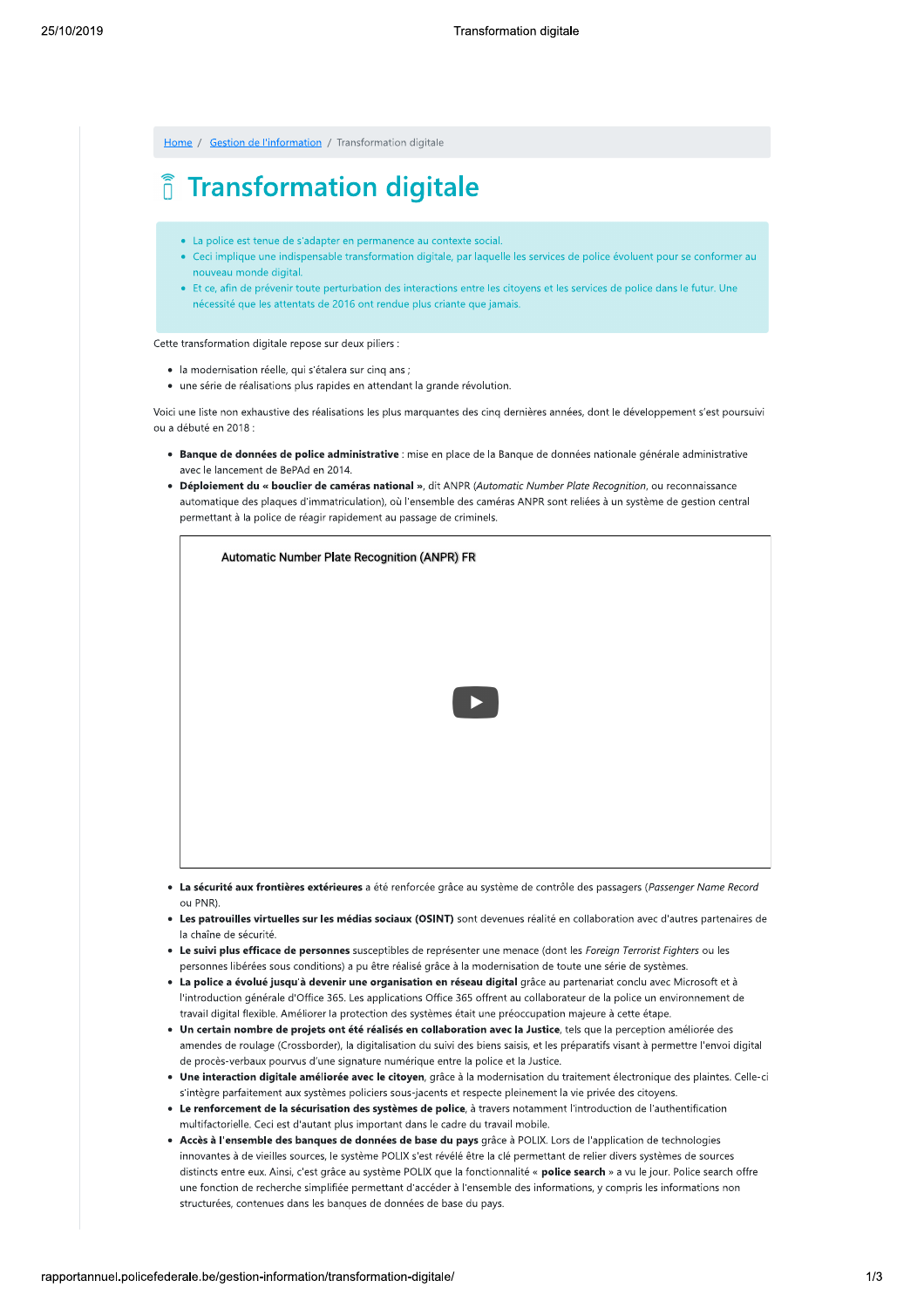• Logispol, l'outil de gestion logistique, et le nouveau moteur salarial sont des solutions avec lesquelles nous initions en interne la modernisation de divers systèmes de gestion de l'organisation policière.

# Trajet B : le présent avec le passé

Ces réalisations ne sont « que » le Trajet B. Il faut entendre par là que les nouveaux produits et technologies modernes sont encore contraints de tourner sur les systèmes de base actuels (lisez « anciens »). Ces systèmes IT ont entre-temps été améliorés grâce à de petites interventions à faible coût. Toutefois, ces technologies modernes se heurtent aux limitations de cette architecture IT ancienne, qui les empêchent d'atteindre un rendement maximal. Elles ne sont pas encore suffisamment dotées d'intelligence artificielle, la clé ouvrant la voie à une nouvelle dimension (future).

#### Trajet A : l'avenir passe par i-Police



Cela nous amène au Trajet A, qui, avec i-Police, vise à réaliser la véritable modernisation. À terme, le trajet A intégrera cette intelligence artificielle. Les systèmes intelligents du futur seront le fer de lance d'une fonction de police guidée par l'information ou «Intelligence-Led Policing». D'où le « i » dans « i-Police ».

La mise en œuvre du Trajet A s'étalera sur une seconde période de cinq ans (2020-2025). Elle prévoit les nécessaires remaniement, adaptation et renouvellement en profondeur de la gestion de l'information dans sa globalité, une série d'applications étant âgées de 30 à 40 ans. Les applications policières tournant sur les « anciens systèmes IT » ont vu le jour progressivement et se sont développées au fil du temps mais ne fonctionnent pas (ou plus) selon les principes modernes permettant une exploitation souple.

# Trajet B + Trajet A = Stratégie

La combinaison des Trajets A et B constitue le programme stratégique « Information policière & ICT ». Toutes les étapes du Trajet B provisoire sont mises à l'épreuve à la lumière de l'ensemble du Trajet A. Nous tentons en permanence de réaliser des quick-wins et cherchons des manières de réemployer au maximum les solutions actuelles dans le futur.

Au terme d'une étude approfondie du marché commercial de l'IT et des applications « prêtes à l'emploi », un dialogue concurrentiel s'est engagé avec ce marché. Nous espérons, maintenant que le marché de l'IT a pu appréhender les défis de la police belge, nous voir offrir sous peu des solutions de pointe. En cas d'attribution réussie du marché, les premiers résultats devront être visibles dès la  $fin 2020$ 

# **Travail flexible et mobile**



Entre-temps, nous continuons à progresser sur la voie de la modernisation, La nouvelle infrastructure IT et les nouvelles normes de développement nous ont permis, entre autres, de lancer l'application web GALoP Lite via Portal Lite. Cette dernière permet d'effectuer une partie de l'administration personnelle, comme l'enregistrement des prestations de service à domicile et non plus nécessairement au bureau. Cela signifie : plus de flexibilité pour les travailleurs et plus de bien-être.

Enfin, avec la mise en œuvre de FOCUS@GPI, une étape cruciale du programme stratégique a été réalisée. Le lancement de FOCUS@GPI marque aussi le coup d'envoi d'i-Police. Grâce à son interconnexion avec POLIX, FOCUS@GPI permet d'accéder à toutes les informations policières via un smartphone. Pour la première fois dans l'histoire de la police belge, le « travail policier » mobile a ainsi été généralisé.